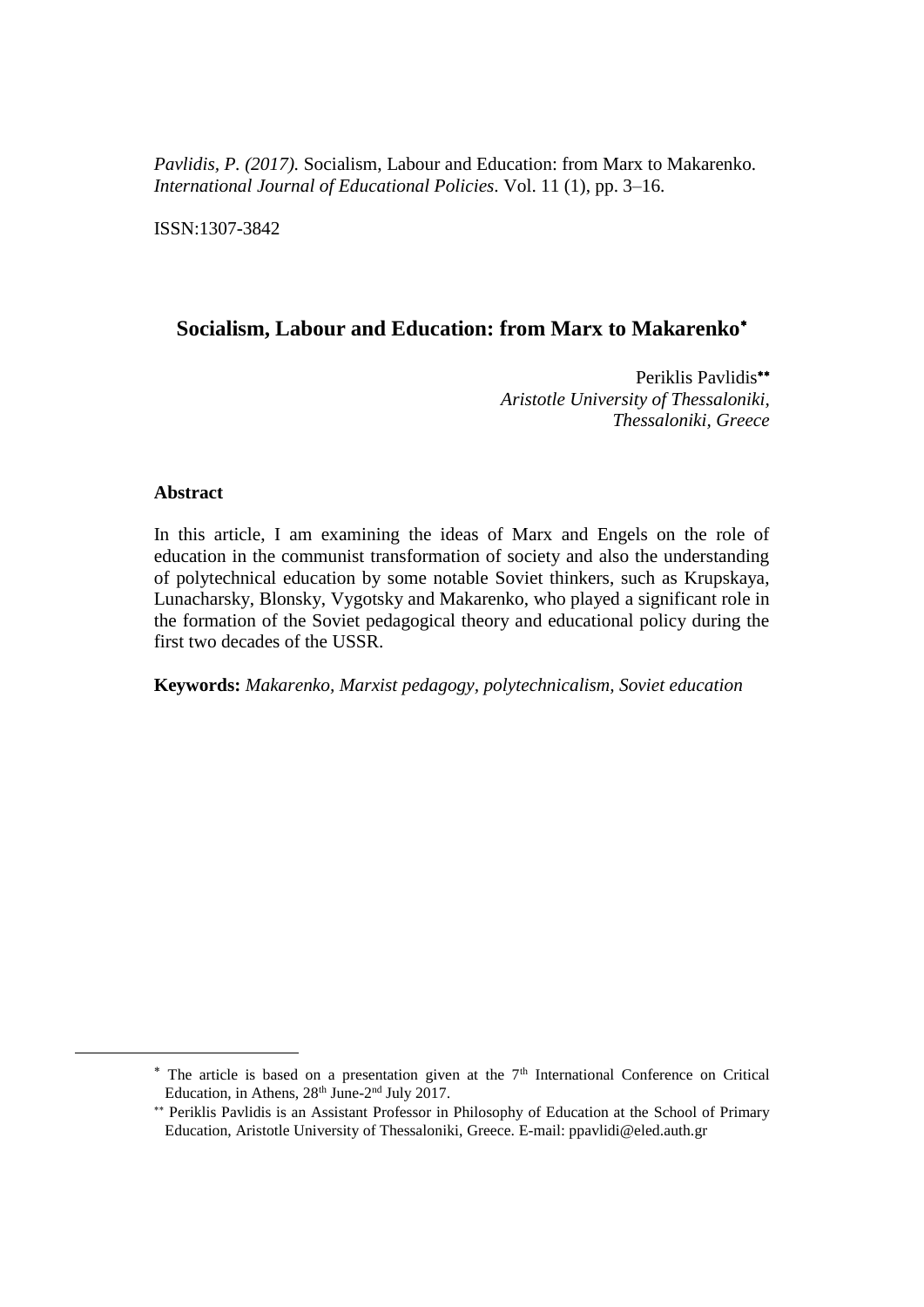# **Introduction**

The October Revolution is an astounding event which determined  $20<sup>th</sup>$  century history. Its outbreak, and the subsequent course of the Soviet regime that it spawned, were defined by a particularly crucial contradiction: on the one hand, the existence of relatively favourable conditions for its victory, on the other hand, the extremely difficult conditions for building a socialist society.

From its very first steps, the revolution set the goal of developing the country's productive forces via its extensive industrialization, something that required the establishment of a strong scientific and technological infrastructure and, of course, the wide reform and development of its educational system.

Education was immediately recognized by the Bolshevik leadership as an important institution for bringing about social change, disseminating new ideas, and forming a new type of personality.

The Soviet educational theorists who played a significant role in the initial formation of the Soviet educational system, were to a lesser or greater extent motivated by the ideas of Marxism.

#### **Marx and Engels on Workers' Education**

Marx and Engels linked the radical reform of education to the need to educate workers to be able to manage the productive forces of industrial capitalism collectively.

As they claim in their common work, the *German Ideology*, the productive forces of big industry are so powerful and all-embracing that "[…] only individuals that are developing in an all-round fashion can appropriate them, i.e., can turn them into free manifestations of their lives" (Marx and Engels, 1975, 439).

For the founders of Marxism, the appropriation of these forces is essentially linked to the workers' education and cultivation of skills.

The appropriation of these forces is itself nothing more than the development of the individual capacities corresponding to the material instruments of production. The appropriation of a totality of instruments of production is, for this very reason, the development of a totality of capacities in the individuals themselves. (Marx and Engels, 1975, 85)

The education of the youth is perceived as a multi-faceted development of competencies which will allow them as future workers to transcend the enslaving division of labour in order to manage the system of production as a whole. As Engels suggests;

The common management of production cannot be effected by people as they are today, each one being assigned to a single branch of production,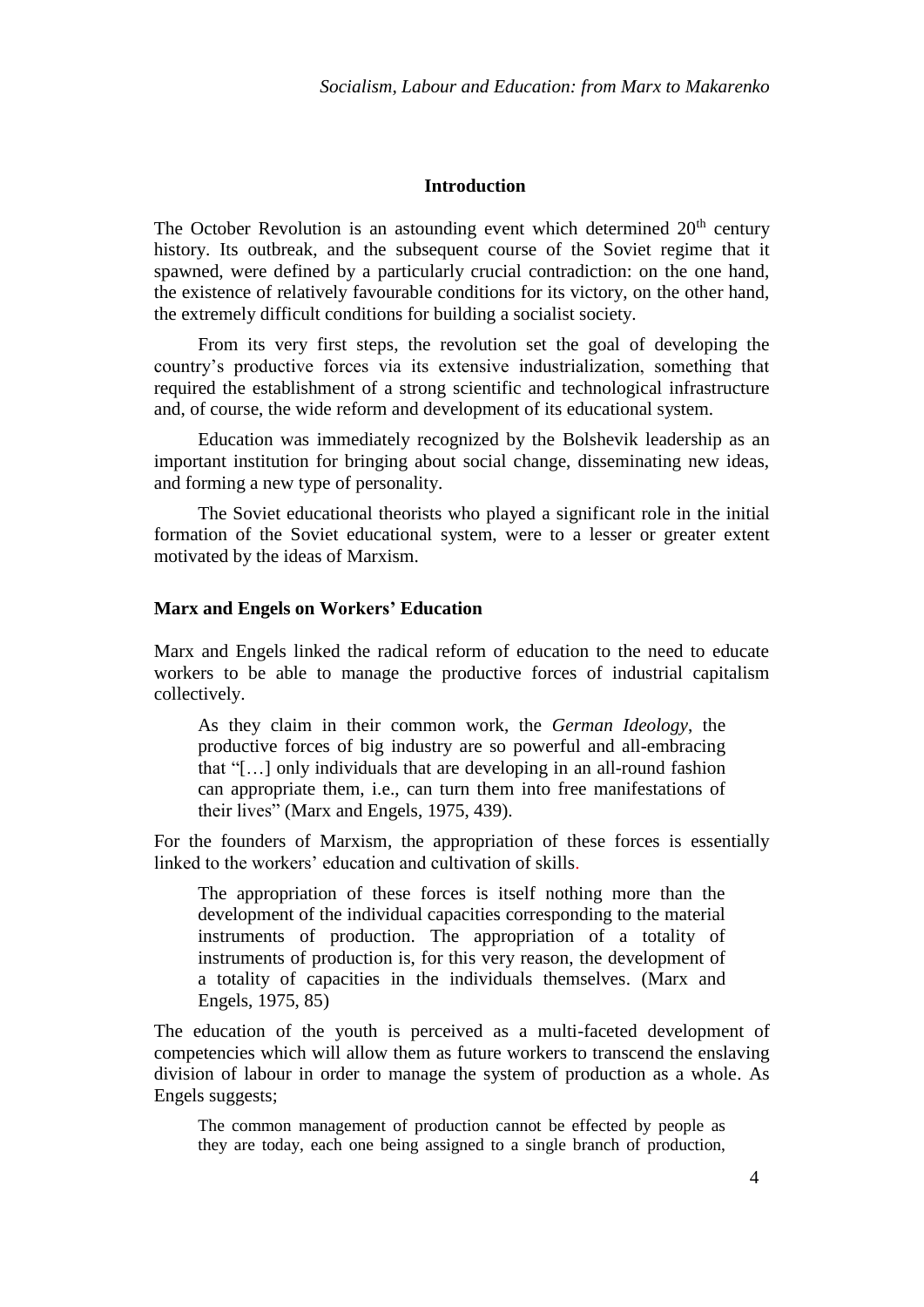shackled to it, exploited by it, each having developed only one of his abilities at the cost of all the others and knowing only one branch, or only a branch of a branch of the total production. Even present-day industry finds less and less use for such people. Industry carried on in common and according to plan by the whole of society presupposes moreover people of all-round development, capable of surveying the entire system of production.

[...] Education will enable young people quickly to go through the whole system of production, it will enable them to pass from one branch of industry to another according to the needs of society or their own inclinations. It will therefore free them from that one-sidedness which the present division of labour stamps on each one of them. Thus the communist organization of society will give its members the chance of an all-round exercise of abilities that have received all-round development. (Engels, 1976, 353)

Of course, it is a fact that the references of Marx and Engels to the education in a communist society are especially scarce. In a brief statement in the first volume of the Capital, Marx claims that the education of the future;

will, in the case of every child over a given age, combine productive labour with instruction and gymnastics, not only as one of the methods of adding to the efficiency of production, but as the only method of producing fully developed human beings. (Marx, 1996, 486)

In a more extensive reference to the issue of education, Marx highlights the"[…] tendency of modern industry to make children and juvenile persons of both sexes co-operate in the great work of social production, as a progressive, sound and legitimate tendency" (Marx, 1985, 188) and at the same time draws the conclusion that "In a rational state of society, every child whatever, from the age of 9 years, ought to become a productive labourer" (Marx, 1985, 188).

Marx proposes the organization of labour for the working class children of his era, as follows:

[...] for the present, we have only to deal with the children and young persons of both sexes divided into three classes, to be treated differently; the first class to range from 9 to 12; the second, from 13 to 15 years; and the third, to comprise the ages of 16 and 17 years. We propose that the employment of the first class in any workshop or housework be legally restricted to two; that of the second, to four; and that of the third, to six hours. For the third class, there must be a break of at least one hour for meals or relaxation. (Marx, 1985, 188)

Marx distinguishes three essential aspects for children's education: first, mental education, second, bodily education, "such as is given in schools of gymnastics, and by military exercise"(Marx, 1985, 189), and third, technological training, [Polytechnical, in the German text], which "imparts the general principles of all processes of production, and, simultaneously initiates the child and young person in the practical use and handling of the elementary instruments of all trades" (Marx, 1985, 189).

Marx suggested that the labour movement in the capitalist society should demand the significant improvement of working class children's education, stating that "The combination of paid productive labour, mental education, bodily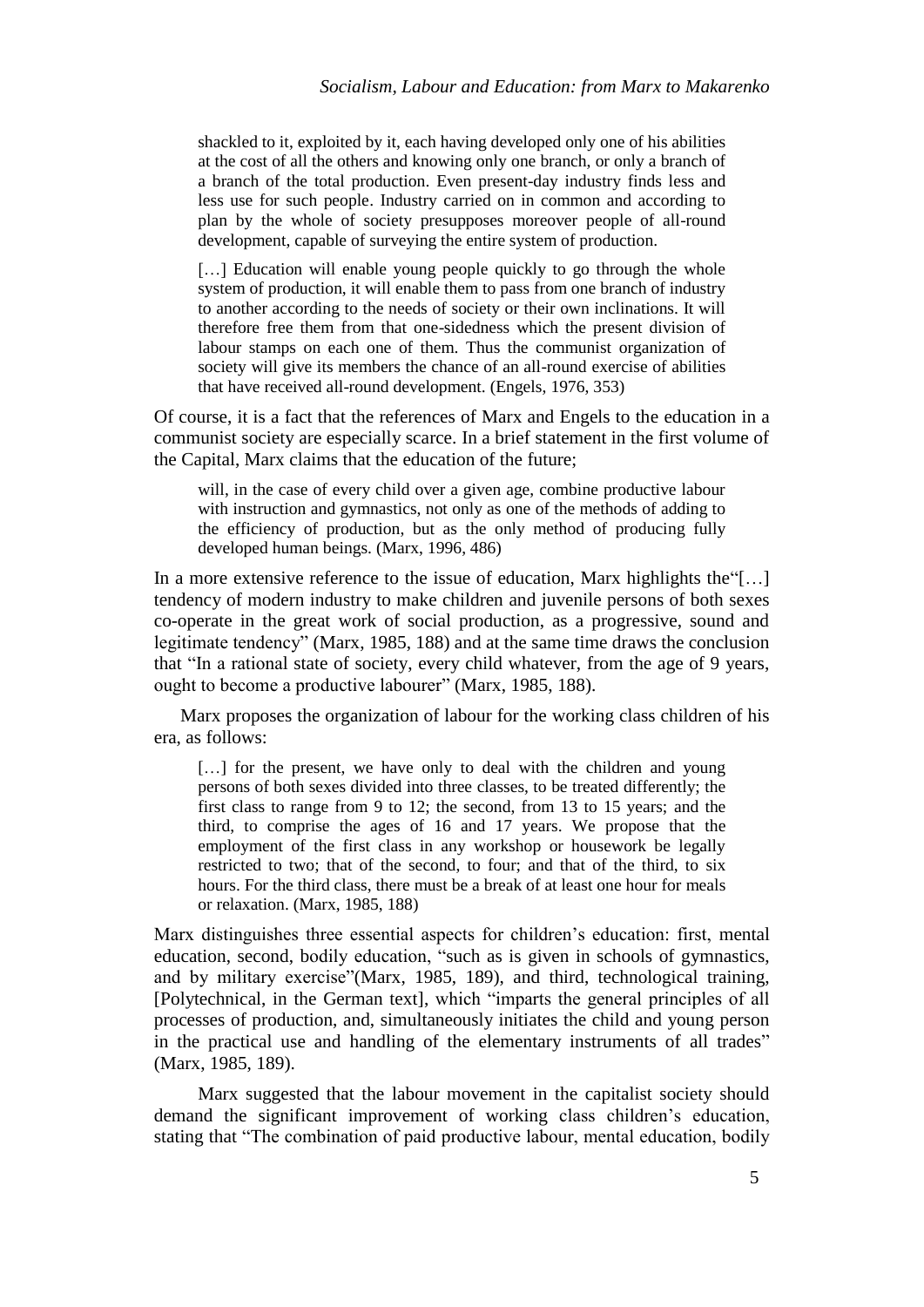exercise and polytechnic training, will raise the working class far above the level of the higher and middle classes" (Marx, 1985, 189).

At this point, we should stress that when Marx refers to working class children education, he has in mind such a type of labourer who represents mainly a manual worker, a machine or manual tools operator. For this type of worker direct contact with the means of labour, immediate apprenticeship in workshops and factories and acquisition of labour experience are indispensable in order to enable him to perform different types of labour and pass from one branch of industry to another.

Moreover, Marx includes actual work experience in children's education, considering it indispensable, in conditions of big industry. His following statement is especially straightforward: "A general prohibition of child labour is incompatible with the existence of large-scale industry and hence an empty, pious wish" (Marx, 1989, 98).

Marx of course has in mind the first stages of the industrial revolution, when child labour in unskilled positions was extensive and self-evident. Thus, in conditions where the type of manual worker as direct producer prevailed, Marx believed that the combination of the self-evident participation of children in the productive process with the polytechnical education (i.e. with the acquisition of multi-faceted technical experience) and the school education would provide the working class the skills necessary for its emancipation and management of the social means of production.

That is why he states that "an early combination of productive labour with education is one of the most potent means for the transformation of present-day society" (Marx, 1989, 98).

Marx, obviously, did not have in mind a highly industrialised or extensively automated system of the means of production, in which child labour (as productive activity) is useless and essentially impossible. Such a system, as we now see it developing in the most advanced capitalist countries, renders the manual worker (that is, the holder of technical experience acquired through apprenticeship in production) redundant. His position in labour process is taken over by the labour of highly specialized employees, whose formation requires long-term education, systematic acquisition of scientific knowledge and cultivation of intellectual abilities.

### **Socialist Education in the Pre-War Soviet Thought**

The above ideas of Marx and Engels represent the basis on which in Soviet Russia the theory of polytechnicalism and labour school and its corresponding educational policy were formed.

Nadezhda Krupskaya was a prominent figure in this direction and in her 1918 article titled *Concerning the Question of Socialist School*, she argues in favour of compulsory child labour on the premise that labour offers organizational experience and develops a sense of discipline and mainly self-discipline. Krupskaya claims that "productive labor not only prepares children to become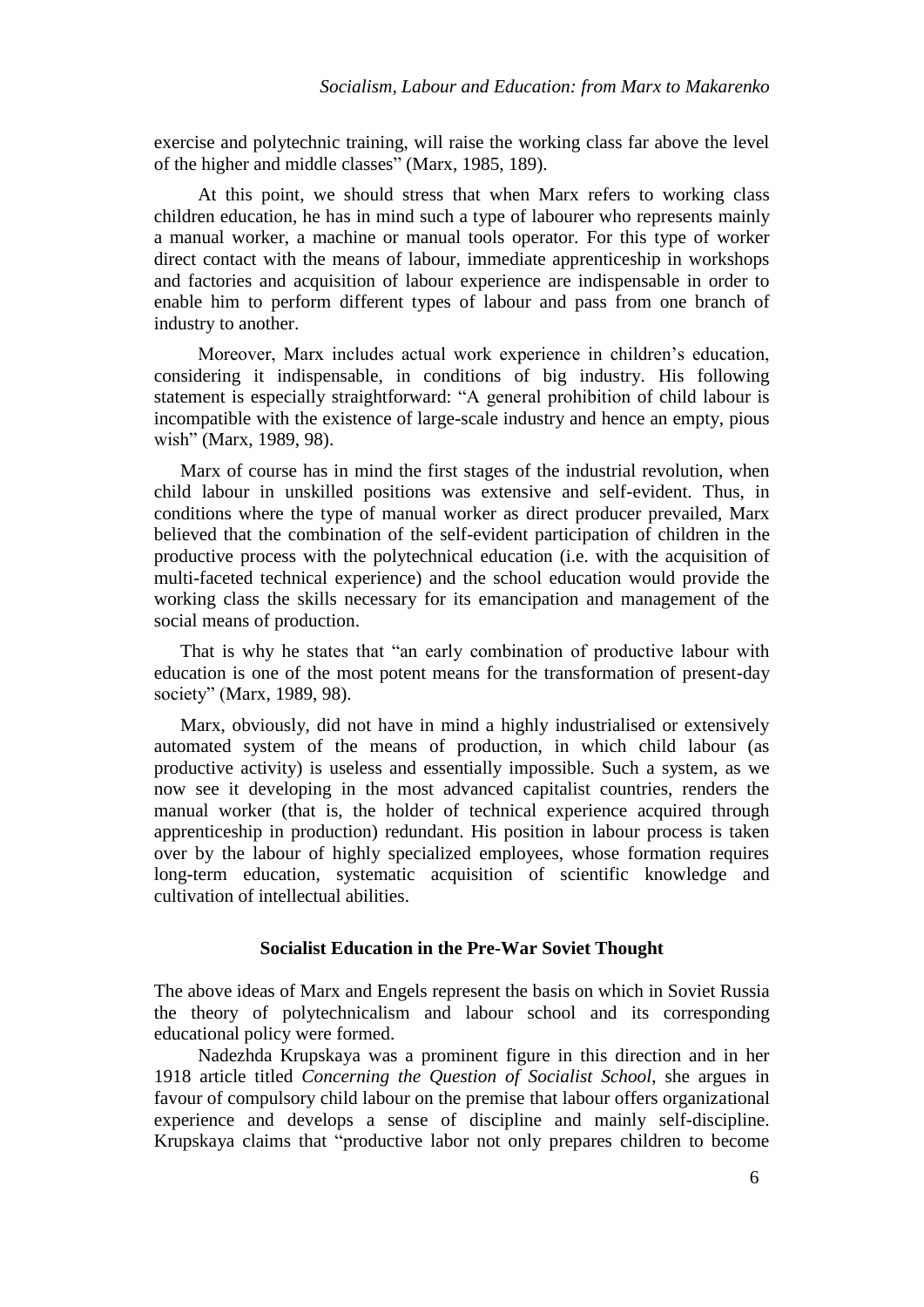useful members of society in the future, but also makes them useful members of society today" (Krupskaya, 1925, 28).

Krupskaya describes the goal of education as formation of;

[...] comprehensively developed people possessing conscious and organized social instincts, an integral, well thought-out world view and a clear understanding of everything that takes place in nature and in social life; people who are prepared both in theory and in practice to undertake all types of labor, both physical and mental, and who are able to construct a rational, meaningful, beautiful and happy social life. Such people are needed to a socialist society, for without them socialism cannot be fully achieved. (Krupskaya, 1925, 26-27)

On October 16, 1918 the United Labor School of the Russian Socialist Federative Soviet Republic was established under the statute of the All-Russian Central Executive Committee of Soviets, consisting of two levels. The  $1<sup>st</sup>$  level (5 years) was for children from age eight to thirteen, and the  $2<sup>nd</sup>$  level (4 years) was for children from age fourteen to seventeen.

The statute highlighted the need for the education of children to combine general education with polytechnical, physical and aesthetic education. Productive labour was to be the foundation of the educational process, in the sense that through the division of labor children would be trained in the collective activity, developing inner discipline and responsibility.

At the same time as the statute, the work of the first People's Commissar of Education, Anatoly Lunacharsky, was published, entitled *The Basic Principles of the United Labor School*.

In it, Lunacharsky defines labour education as the pupils' active, flexible, creative familiarization with the world, and as the acquaintance of the pupils with the agricultural and industrial labour in all its forms (Lunacharsky, 1972, 73).

As regards the objective of the labour school, Lunacharsky states:

[...] in general the objective of the labour school is not training for a specific craft, but the polytechnical education, which offers children acquaintance in practice with the methods of all basic forms of labour, partly in a training workshop or at the school farm, partly in fabrics, factories etc. (Lunacharsky, 1972, 74)

Apart from polytechnical education, children's education should include a) the provision of general knowledge in the sense of the study of human culture in its relationship with nature, b) physical education and sports, and c) aesthetic and arts education.

It is worth noting that among the People's Commissariat of Education officials during 1918-1919, there were two different positions on labour school and polytechnical education. The Petrograd group, led by Lunacharsky, advocated a model of secondary school which should combine general studies with the cultivation of various practical skills and the part-time work in factories, while the Moscow group (which included V.M. Pozner, P.N. Lepeshinsky, and V.N.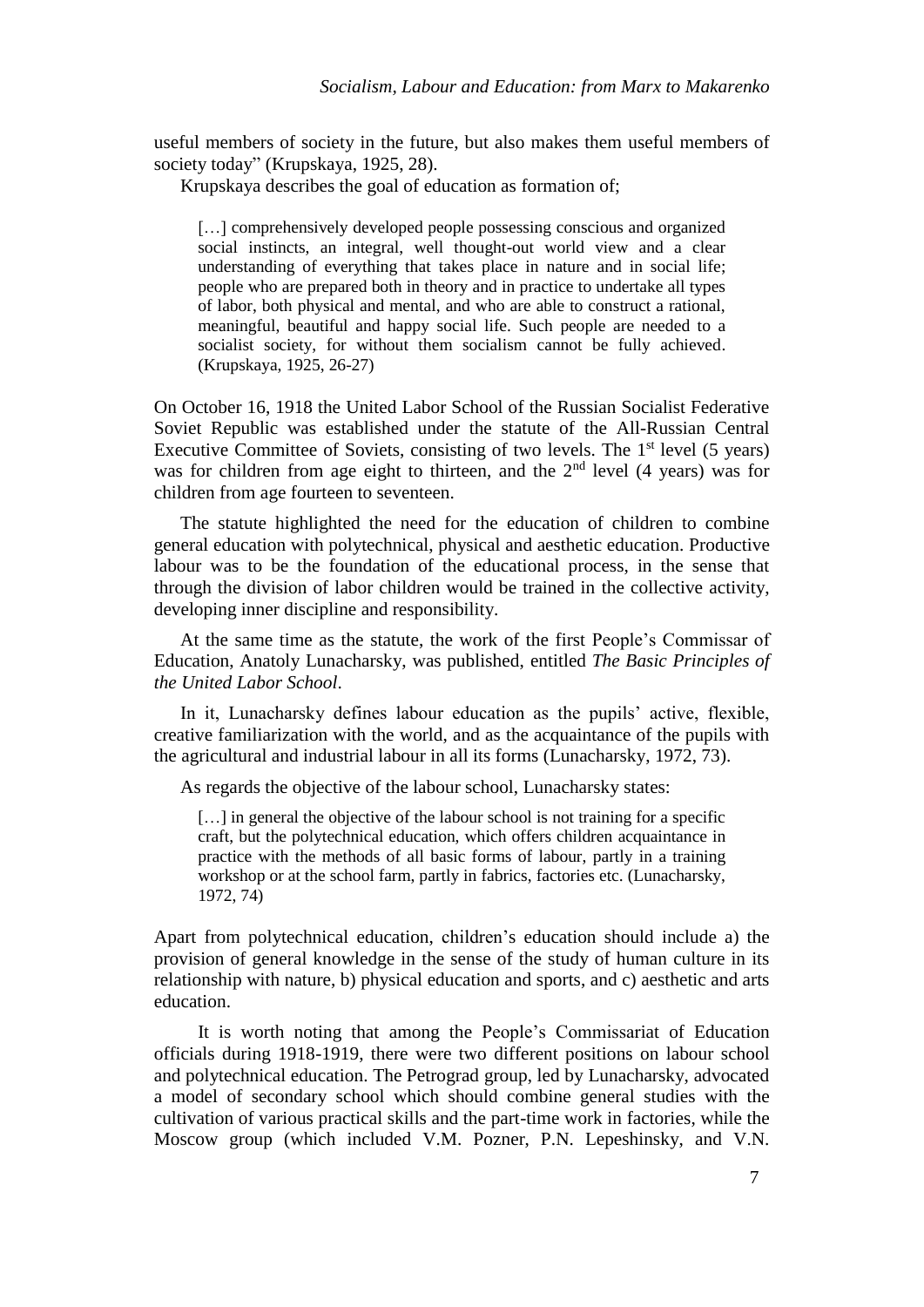Shul'gin) was in favour of a transformation of the traditional schools into economically self-sufficient productive communes (McClelland, 1985, 116).

Another prominent Soviet theoretician of polytechnical education was Pavel Blonsky. In his book *The Labour School* (1919), he states the following, among others:

Through the education it provides, the school leads the student to the world of one or another culture. The question that arises is: what culture emerges in front of us, the educators of the industrial-labour school?

It is, first of all, the culture of a technically strong humanity. It seems to me somewhat primitive that I am accused of technicism. I wonder: is it wrong to be strong? Is it bad to subjugate the forces of nature? [...] Is industry not the pride of the human intellect?

[...] The factory is the cradle where inevitably collectivism is nurtured. The technically perfect society is intricately linked with the socially perfect society. The culture of the future is the industrial-collectivist culture and the only authentic education is the one that brings us in touch with this culture. (Blonsky, 2000, 304)

Lev Vygotsky also refers to polytechnical education in his work *The Socialist Alteration of Man* (1930). As he puts it,

[...] the basic ideas which underpin polytechnical education consist of an attempt to overcome the division between physical and intellectual work and to reunite thinking and work which have been torn asunder during the process of capitalist development. According to Marx, polytechnical education provides familiarity with the general scientific principles of all the production processes and, at the same time, it teaches children and adolescents practical skills which makes it possible for them to operate basic tools used in all industries. (Vygotsky, 1994, 181)

Greater attention should be given to the work of the Soviet educator Anton Makarenko, who organised and managed two very important children's institutions which were, in fact, labour schools, the Gorky Colony (1920-1928) and the Dzerzhinsky Commune (1927-1935).

Starting with the conviction that one of the most fundamental principles of socialism is collectivism, Makarenko supported that the goal of socialist education should be to instil the spirit of collectivism in young people, that is, to form a type of personality whose individual interests, goals and activity will incarnate the interests, goals and ideals of the socialist society.

#### As he states;

Correct Soviet education must be organised by forming united, strong and influential collectives. The school must be a single collective where all the educative processes are properly organised. Every separate member of the collective should feel his dependence on the collective, he should be devoted to the interests of the collective, he should uphold these interests and value them above all else. (Makarenko, 1965, 43)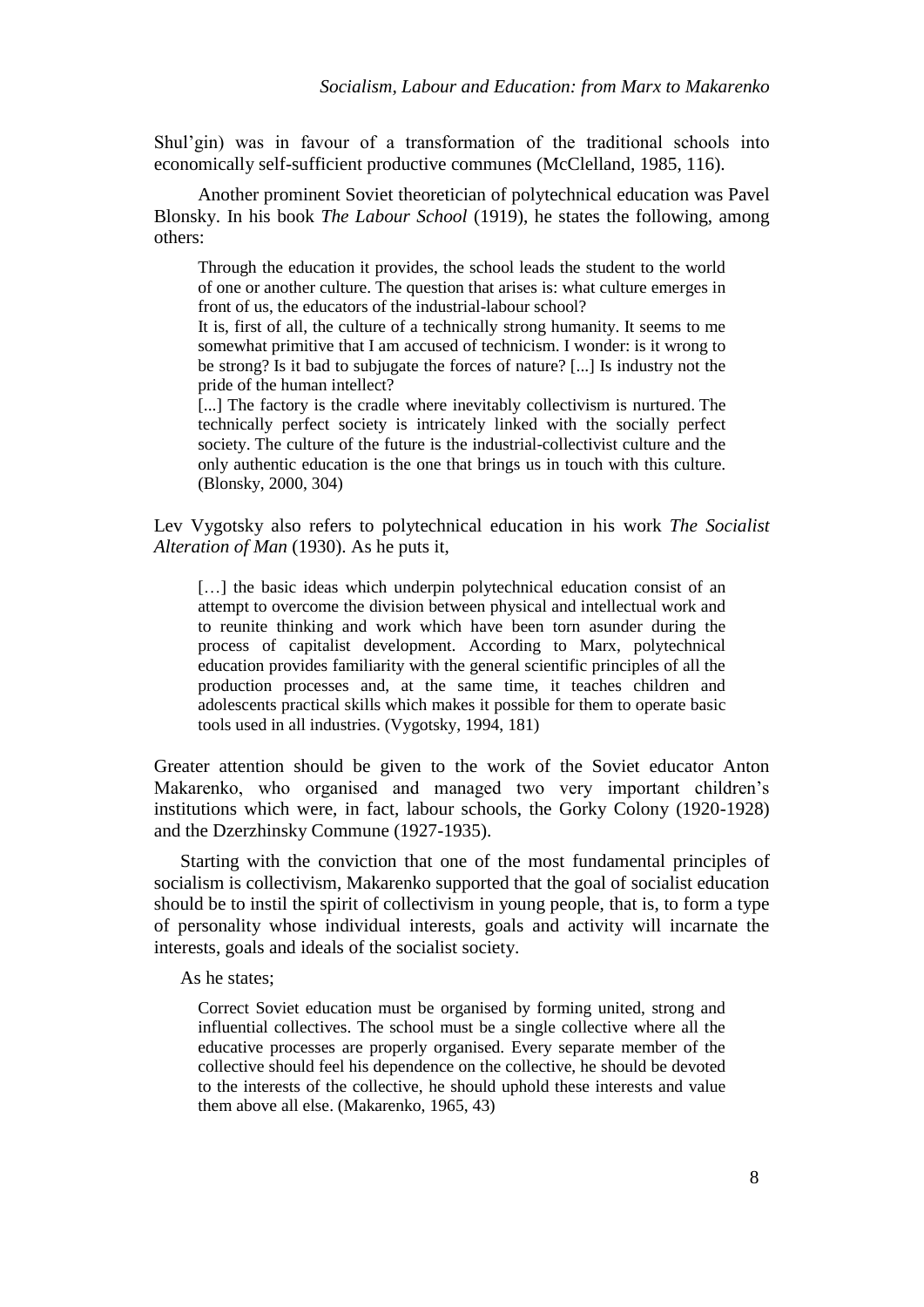According to Makarenko, the Soviet education must strive to create the cultured Soviet worker who is in possession of general as well as technical-vocational knowledge; a self-disciplined, politically informed worker with strong moral values and a sense of honour and pride in his class identity, devoted to his duty to socialist society, "capable of fighting and building, of living and loving life" (Koutaissoff, 1953, 135).

Makarenko considered the child labour-collective (which constituted an educational community of children founded on principles of self-governance and collective labour activity) a vital institution of the Soviet education. He advocated children's labour activity which had to be productive, that is, culminate in the production of use-values. The collective labour was, for him, a practical moral education, an activity through which children could be engaged in satisfaction of collective, social needs. In his own words: "Labour-care is not merely a road leading to the means of living; it is also the ethics, the philosophy of the new world, the thought about the workers' unity and the new happy mankind" (Makarenko, 1957, 520).

Through labour children were taught to devote themselves not only to the fulfilment of their personal needs, or the needs of a group, but also to the needs and affairs of the Soviet society, of the whole of working humanity:

The collective is a part of the Soviet society which is organically linked to all other collectives […] The Soviet collective defends the issue of world unity of the working humanity as a matter of principle. It is not merely a biotic unification of people, but a part of the humanity's battle front in the era of the world revolution. (Makarenko, 1958b, 355)

The moral education advocated by Makarenko focused on the cultivation of devotion to the duty; it aimed for the education of people capable of carrying out in a disciplined and effective manner work tasks which were hard, tiring but vitally necessary for the collective progress. Makarenko highlights that;

Life is full of effort and intensity; it demands from man regular boring labour, and we need to prepare our children for life so that they will be able to perform this labour without torturing and oppressing their personality. But this is feasible only when the value of labour is validated by a clear idea of its importance for the collective, and therefore for all members of the collective. This is what sense of duty means. (Makarenko, 1986, 144)

For this reason, Makarenko placed particular emphasis on cultivating discipline and self-discipline. The disciplined attitude towards completing difficult, arduous, unpleasant tasks was considered in the children collectives as a vital presupposition in order to ensure the functionality of their system of selfgovernance. Self-governance meant that every member of the community had to respect the collective decisions, to eagerly execute the orders of the administrative bodies, as well as act in accordance with the common interests and rules when elected in an administrative position.

Very important to Makarenko was also the concept of life prospect, of the man's conscious devotion to a better, happy future for all. The life prospect needs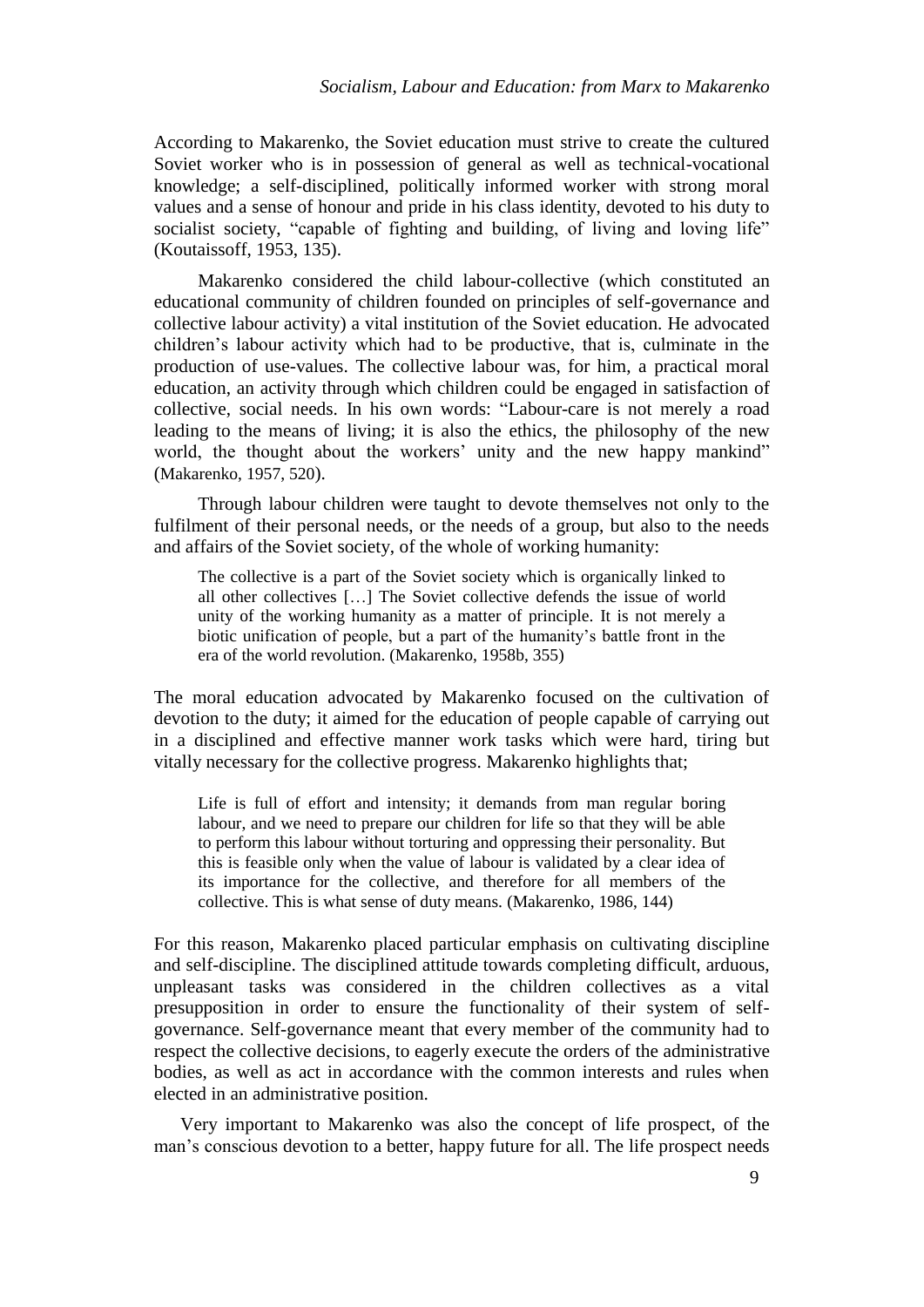to be optimistic, as well as connect the individual with society and direct attention to the great social issues and endeavours, to the crucial collective affairs.

Conscious life prospect, being transformed into a goal of human activity, gives meaning to individual existence, motivates and guides the individual in the efforts aimed at personal and social progress.

Reflecting on the connection between life prospect and the character of personality, Makarenko claims that;

The most important thing we have come to appreciate in a man is strength and beauty. Both of these are determined exclusively by his attitude towards the prospect he sets his sights on. A man, who gears his behavior to a shortterm prospect, is the weakest. If he is satisfied with aspiring after no more than a personal prospect, even long-term, he may seem strong, but we cannot perceive of the beauty of personality and its real value. The broader the collective, whose prospects constitute the man's own prospects, the better and beautiful that man is. (Makarenko, 1958a, 74)

# **Some Remarks and Conclusions on the Soviet Concept of Labour School and Polytechnical Education**

The pedagogical mindset in the USSR that in its first two decades founded the ideas of polytechnicalism and labor school considered young people as active members of Soviet society, who should combine general knowledge with practical labour competencies, be able to understand the production process, have organizational skills and the necessary moral qualities that would guarantee the conscious work and social activity for the benefit of the socialist regime.

In the USSR genuine labour schools, in the sense of linking education to children's participation in real productive activities, existed only in an experimental form. The Soviet educational system during the pre-war period, while incorporating in its structure elements of polytechnical education as well as offering specialised technical-vocational training, veered, however, away from the idea of children's permanent productive activity.

Since early 1920s, a strong opposition to the ideal of polytechnical education (mainly advocated by the leadership of the People's Commissariat of Education) was expressed by the proponents (grouped in the Main Committee of Vocational Education - Glavprofobr) of the priority of vocational education, who emphasized the necessity to produce trained workers (McClelland, 1985, 119- 120).

During the NEP period the teaching methods (the so-called "complex method" and the children's labour activities) that were introduced by the People's Commissariat of Education confronted with the negative reaction of both teachers and parents, including many communists (Fitzpatrick, 2002, 34-35). As for the People's Commissariat of Education itself, this was widely perceived as "a home for 'fantasists and theoreticians'" (Fitzpatrick, 2002, 35). A governmental examination of the defects of Soviet education system came to the conclusion that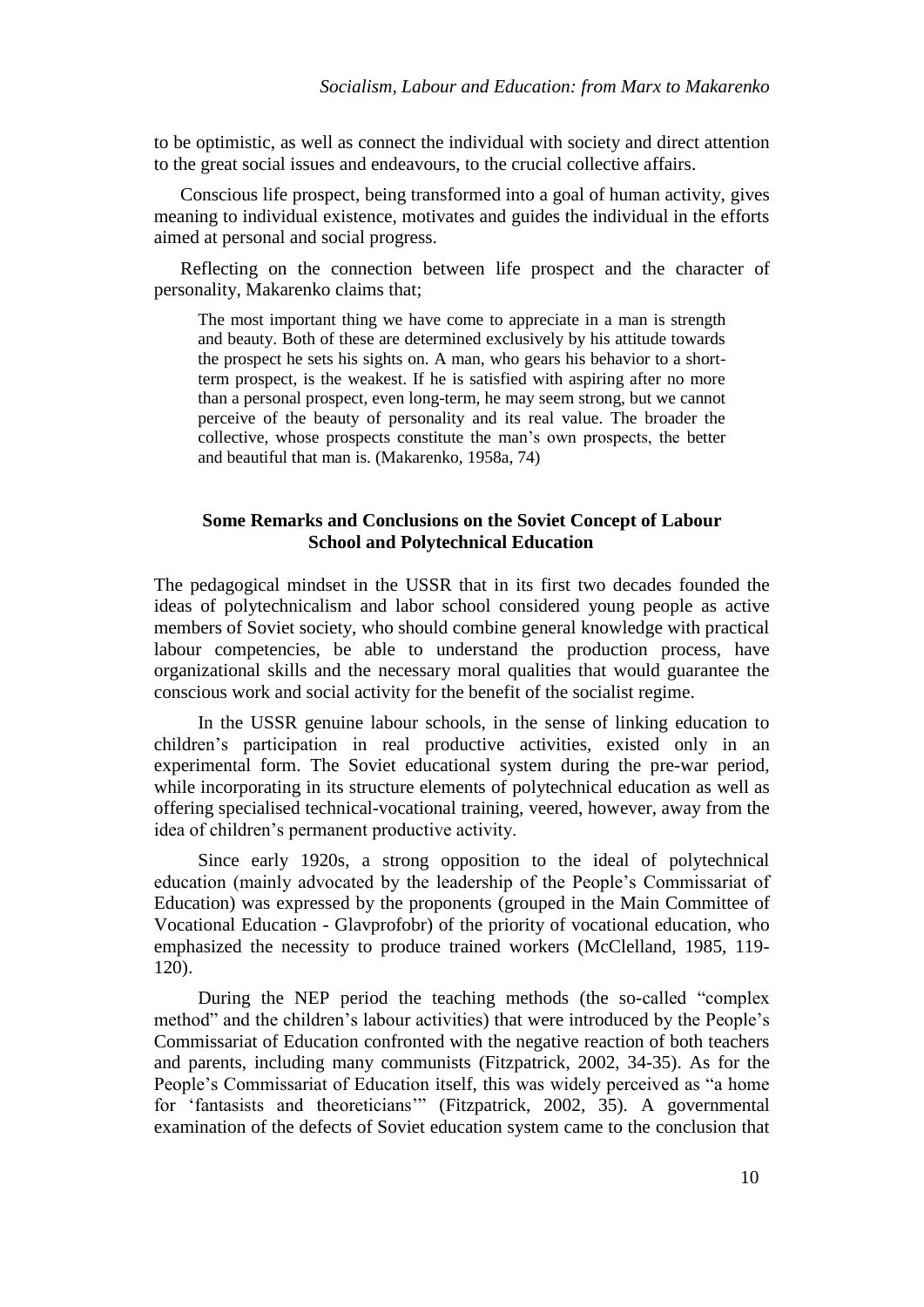"teachers did not know what to teach and pupils were failing to acquire elementary knowledge and skills" (Fitzpatrick, 2002, 36).

In conjunction with the dynamic industrialization of the Soviet economy since late 1920s, the Soviet education system grew at an astounding rate and was directed to the rapid and mass transformation of the former illiterate peasants into skilled and disciplined industrial workers, holders of basic general and technical knowledge, able to read, write, and count, as well as to understand rules and instructions. It was also oriented to the extremely crucial task of spreading the socialist ideology and educating millions of Soviet citizens to be committed to the principles and ideals of the socialist regime. In the early 1930s, changes were introduced towards a more elaborated and stable curriculum with a better specification of courses' content in order to improve the level of general knowledge in the basic scientific fields (Koutaissoff, 1953, 113-114).

It should be noted that in late 1930s, polytechnical education was abandoned. As Koutaissoff explains;

The craftsmanship acquired in school workshops equipped with primitive tools and out-of-date machinery (new equipment could not be spared from industry) bore no relation to the skills required of a worker in a modern factory or mine. Rather than teach obsolete manual skills it was preferable to give the young sounder theoretical grounding in elementary science; in primary schools the hours spent in the workshop could be put to better use in getting inarticulate little peasants to express themselves logically and coherently in their native tongue. (Koutaissoff, 1953, 115)

A new interest in polytechnical education, as well as a discussion on it emerged in the USSR in the early 1950s (Simon, 1954). In addition, new curricula concerning polytechnicalism were tested in the experimental schools attached to the Academy of Educational Science of the USSR (Simon, 1955).

As a result of these endeavours, a new, more elaborated and systematic model of polytechnical education appeared in the Soviet Union via the 1958 educational reform (Shapovalenko, 1963, 70-88). The aims of polytechnical education were determined as familiarizing students with;

the structure and functioning of modern machines and mechanisms, the principles of the all-round mechanization and automation of production, modern methods for the treatment of materials, and the elements of production organization and economy, while they must also have a general technical training and be taught how to handle modern tools. (Shapovalenko, 1963, 82)

Students had to become acquainted with the main branches of production, such as power production, metallurgy, mechanical engineering, chemical industry, building, plant-growing, stock-breeding, transport and communication (Shapovalenko, 1963, 83), as well with the physico-mechanical, physico-chemical and biological methods of production (Shapovalenko, 1963, 84).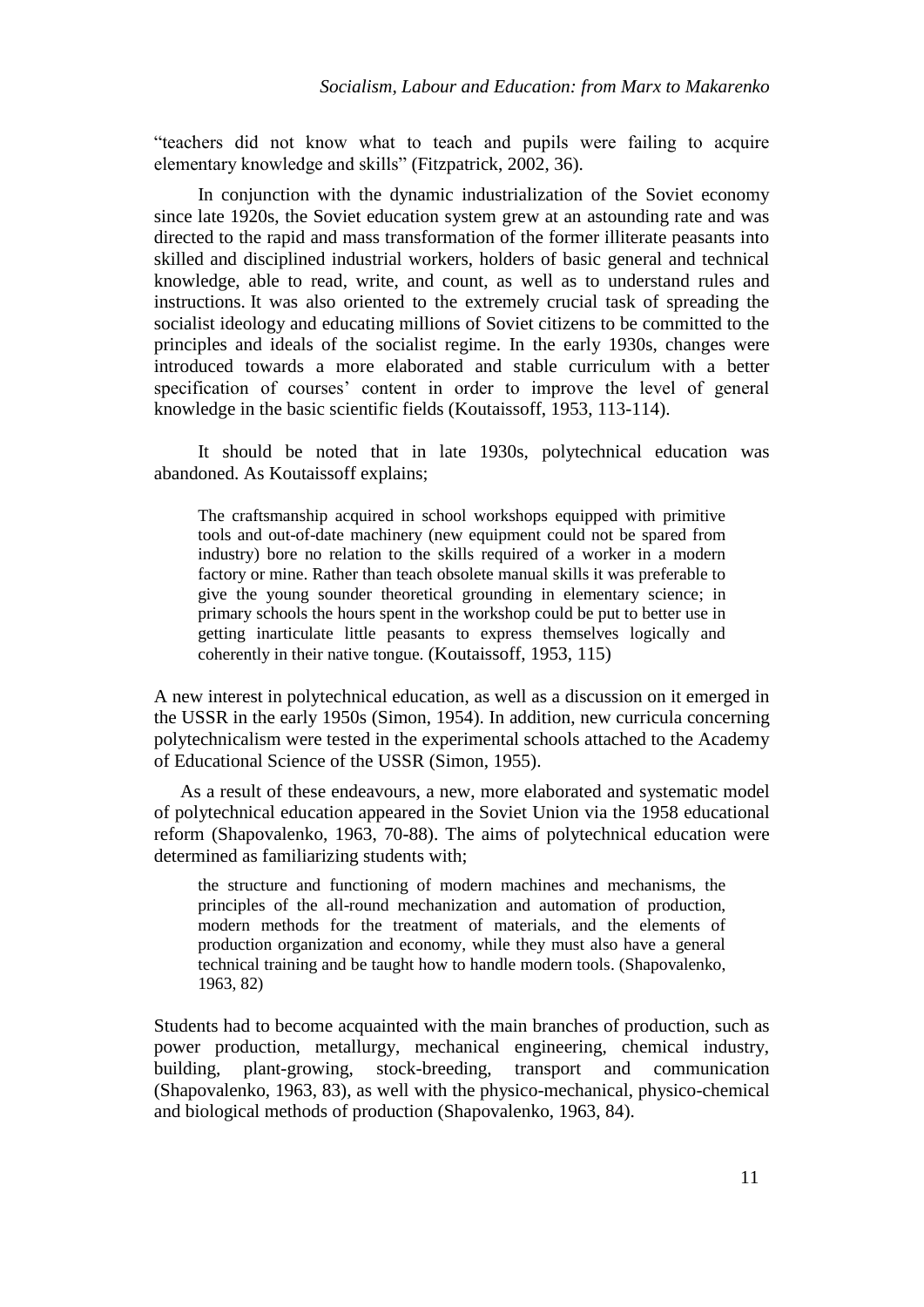It is necessary to notice that the difficulties of implementing the principle of polytechnicalism in Soviet schools in the pre-war years were due to a series of factors.

First of all, the ideas of Soviet educators regarding polytechnicalism and the labour school were abstract, limited to general statements, without taking into account the nature of the means of production and the character of labour that had not yet been completely or at least sufficiently industrialized. Given the great pedagogical significance of training children in combining theoretical activities with practice, these ideas did not take into account that the immediate labour activity of children does not always have educational results, when the working conditions are particularly hard, as was the case in the first decades of the USSR.

In addition to that, the dominance in Soviet economy of hard, monotonous physical labour for the use of manual tools or for the operation of machines (accompanied by a high level of labour accidents) was interwoven with the subjugation of the semi-qualified workers to their working conditions, as well as with their strict specialization (in a Tayloristic form) in specific bodily actions, which rendered any polytechnical labour activity impossible.

Further, the ideas of Soviet educators regarding polytechnicalism also didn't take into account the fact that a creative polytechnical education necessitated schools with a particularly expensive technological equipment, which was impossible at a large scale for the USSR, almost throughout all its history. Such an education also necessitated highly qualified teaching personnel, the lack of which was extremely acute especially during the pre-war period of USSR.<sup>1</sup>

As for the idea of overcoming the enslaving division of labour through polytechnical education, it proved to be very simplistic, because it ignored the fact that the industrialized division of labour significantly increases the workers subjugation to the means of labour, to the immediate material conditions of production. In other words, it increases the enslaving division of labour, the division between highly qualified, intellectual-scientific, administrative labour and un- or semi-qualified, physical and executive labour.

For every possible in the  $20<sup>th</sup>$  century conditions industrialized socialist economy, the following observation of Marx is highly relevant:

The worker's activity, reduced to a mere abstraction of activity, is determined and regulated on all sides by the movement of the machinery, and not the opposite. The science which compels the inanimate limbs of the machinery, by their construction, to act purposefully, as an automaton, does

 $\overline{a}$ 

<sup>&</sup>lt;sup>1</sup> It is worth mentioning here the comment of James McClelland on the statute that established the United Labor School of the Russian Socialist Federative Soviet Republic: "In view of the conditions of the time in war-ravaged, poverty-stricken Russia, the statute on the Unified Labour School could only serve as a declaration of intent, and, as events were to prove, a highly unrealistic one at that" (McClelland, 1985, 116). Concerning the debate in 1920s between the proponents of polytechnical and those of vocational education, McClelland remarks that "by and large the participants on both sides of the Bolshevik educational debate were dealing with hopes and dreams, not with real possibilities" (McClelland, 1985, 122).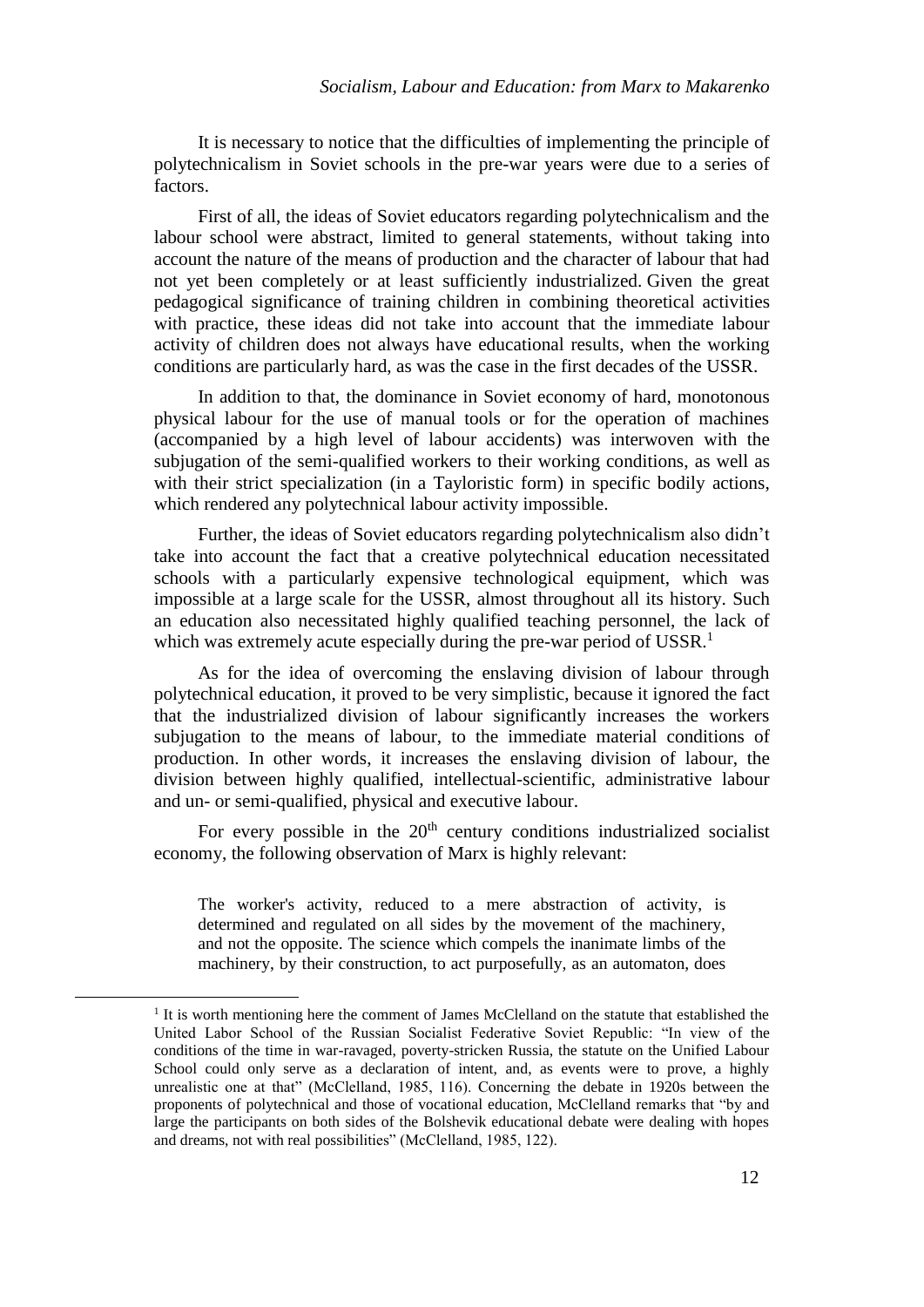not exist in the worker's consciousness, but rather acts upon him through the machine as an alien power, as the power of the machine itself. (Marx, 1993, 693)

It should be emphasized that industrialized labour, even in a socialist society, remains primarily an alienating activity for the workers-immediate operators of the means of production. As Viktor Vazjulin put it;

[...] in machine production mechanical work prevails, a work that is monotonous, uniform etc. The essence of man, as a man, and even simply the nature of man, as a living being, is not compatible with the nature of mechanical work. The prevalence of mechanical work causes man's dissatisfaction with labour and therefore, in these conditions, labour as a need cannot prevail. (Vazjulin, 1988, 297-298)

Consequently, the overcoming of the enslaving division of labour in a socialist society is not possible to be achieved via education, as far as producers (a significant part of them) still constitute immediate-physical agents of production. In my mind, the crucial way to eliminate the enslaving division of labour is to achieve the elimination of manual labour in the form of workers participation in production process as immediate operators of manual or mechanized means of production. This radical transformation of labour was described by Marx as following:

Labour no longer appears so much to be included within the production process; rather, the human being comes to relate more as watchman and regulator to the production process itself […] He steps to the side of the production process instead of being its chief actor. (Marx, 1993, 705)

It is worth noting that labour school, as an institution of polytechnical education, in terms of its conception tended towards empiricism, and emphasised apprenticeship (although a multi-faceted apprenticeship), in order for new workers to be in a position to comprehend and control the productive activity.

But the evolution of the means of production in the direction of advancedcomplete mechanisation and automation significantly shrinks the direct manual labour of workers, while increasing the intellectual and scientific character of labour activity. In conditions under which science constitutes an increasingly definitive productive force, the education of future producers in a way that allows them to comprehend and control production is primarily associated with the systematic acquisition of scientific knowledge as well as with the cultivation of their ability to think scientifically. The last is equal, in my perception, to the ability for a "conceptual representation of an object in the totality of the dialectical relations-interactions among its parts" (Pavlidis, 2015, 16), for a "theoretical conception and representation of the contradictory relations that determine the genesis and evolution of various objects" (Pavlidis, 2015, 17).

Taking into account that the productive forces of a possible future socialist society will be highly automated manufacturing systems, interconnected by information technologies, the producers of this society, in order to collectively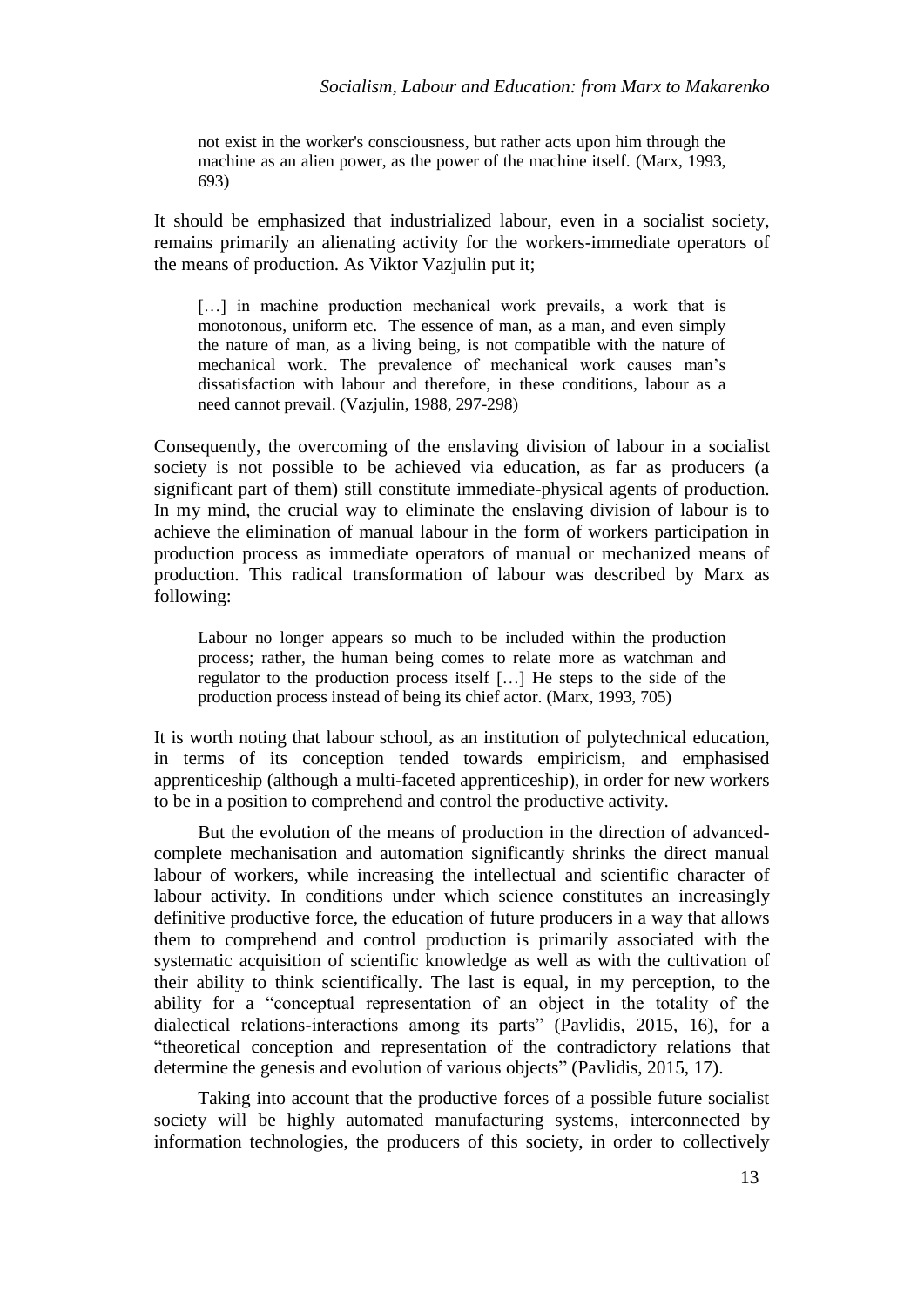manage these forces, should be specialists highly qualified in a wide variety of scientific and technological fields.

Given all the above, the principle of polytechnicalism, which is essential for the socialist concept of education, should be understood nowadays as giving students, along with general knowledge on nature and society, a systematic knowledge about the character of society's productive forces, the main branches of production and the technologies used in them, as well as about the scientific laws on which these technologies are based.

As for the practical-productive activity for educational purposes, this in the most technologically advanced countries is no longer meaningful in the form of an extended apprenticeship immediately in factories. The cultivation of practicalproductive skills of contemporary children can mainly take the form of a multidimensional artistic, handicraft and experimental activity in school courses, science laboratories and modern machine workshops.

#### **Conclusion**

Despite the course taken by the educational system in the USSR, the pedagogical pursuits of its pre-war decades offer interesting insights for a better understanding and further development of the socialist perception of personality and its cultivation. They provide a clear picture of the ideals which guided the builders of the first socialist society.

It is worth mentioning as an epilogue a characteristic quote by Anton Makarenko. In a letter to a former student of him, referring to the issue of the meaning of life, he writes:

I love life as it is. It is great because it is not selfishly calculated, because it involves struggle and risks, burdens and thoughts […] I live because I love life, I love the days and nights, I love the struggle, I love watching how human develops, how he handles nature, his own nature as well […] That's how people have always lived and that's how they'll always live. However, now more and more they are learning to find joy in life in the collective, to rejoice not in their personal victories, but in the victories of the whole of humanity. That is what the genuine meaning of socialism really is. (Makarenko, 1958c, 464-465)

#### **References**

- Blonsky, P.P. (2000), "Trudovaja shkola" in A.V. Ovchinnikov, L.N. Belenchuk and S.V. Lykov (eds), *Antologija po istorii pedagogiki v Rossii* (pervaja polovina XX veka). Moscow: Akademija.
- Engels, F. (1976), "Principles of Communism", in K. Marx and F. Engels, *Collected Works*, Vol. 6. London: Lawrence & Wishart.
- Fitzpatrick, S. (2002), *Education and Social Mobility in the Soviet Union: 1921- 1934*. Cambridge: Cambridge University Press.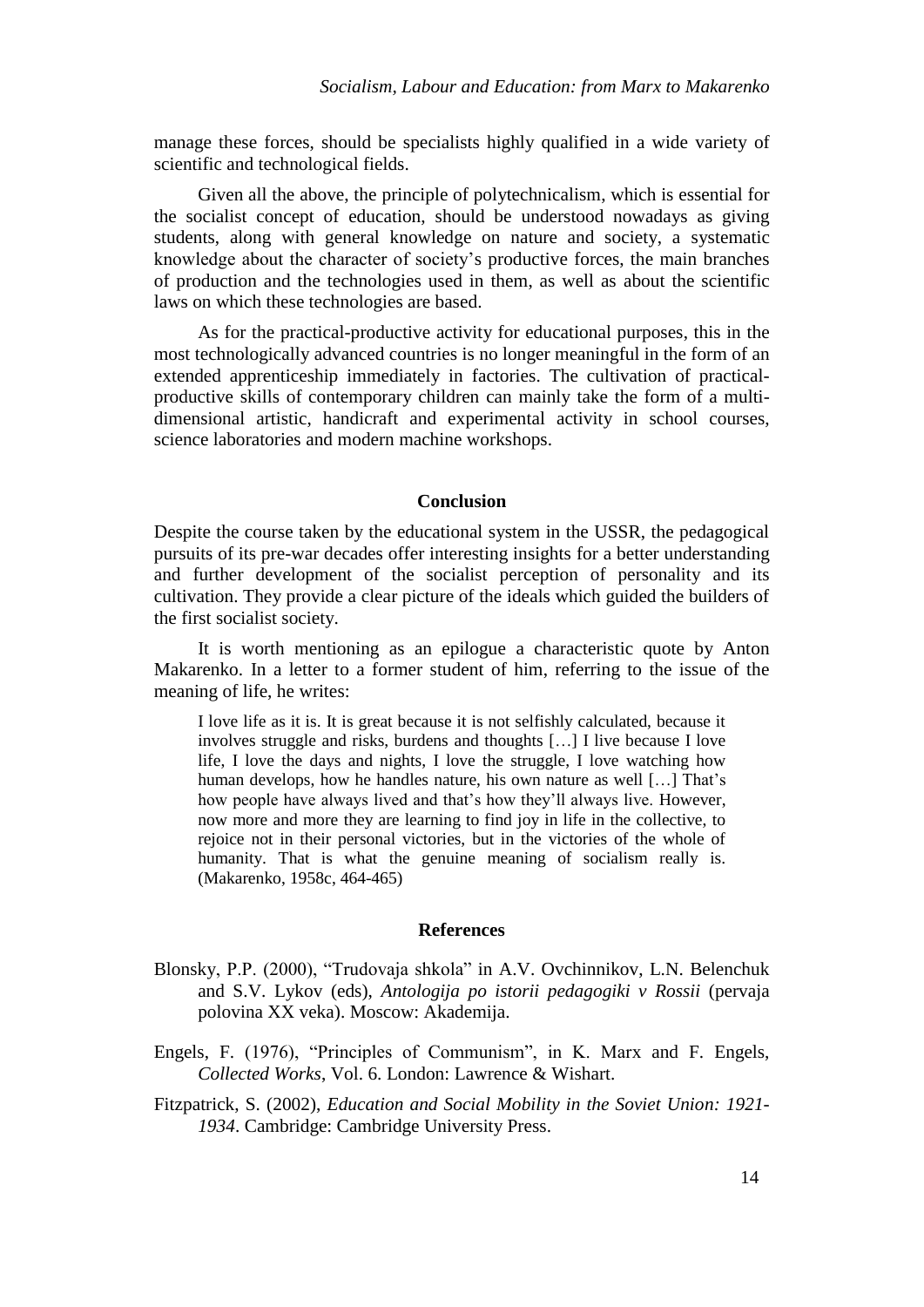- Koutaissoff, E. (1953), "Soviet Education and the New Man" *Soviet Studies*, 5(2), 103-137.
- Krupskaya, N. (1925), "K voprosu o socialisticheskoj shkole", in A.G. Kalashnikov (ed.), *Sovetskaja proizvodestvenno-trudovaja shkola*, Vol.1, Moscow: Rabotnik Prosveschenija.
- Lunacharsky, A. (1972), "Osnovnye principy edinoj trudovoj shkoly", in A.N. Alekseev and N.P. Scherbov (eds), *Hrestomatija po istorii sovetskoj shkoly i pedagogiki*. Moscow: Prosveschenie.
- Makarenko, A. (1965), *Problems of Soviet School Education*, trans. by O. Shartse, Moscow: Progress Publishers.
- Makarenko, A.S. (1957), "Ob opyte trudovoj zaboty", in A.S. Makarenko, *Sochinenija v semi tomah*, Vol. IV, Moscow: Izdatel'stvo Akademii Pedagogicheskih Nauk RSFSR.
- Makarenko, A.S (1958a), "Metodika organizacii vospitatel'nogo processa", in A.S. Makarenko, *Sochinenija v semi tomah*, Vol. V, Moscow: Izdatel'stvo Akademii Pedagogicheskih Nauk RSFSR.
- Makarenko, A.S (1958b), "Cel' vospitanija", in A.S. Makarenko, *Sochinenija v semi tomah*, vol. V, Moscow: Izdatel'stvo Akademii Pedagogicheskih Nauk RSFSR.
- Makarenko, A.S. (1958c), "Pis'mo F. Borisovu", in A.S. Makarenko, *Sochinenija v semi tomah*, Vol. VII, Moscow: Izdatel'stvo Akademii Pedagogicheskih Nauk RSFSR.
- Makarenko, A.S.(1986), "Operacionnyj plan pedagogicheskoj raboty trudovoj kommuny im. F.E. Dzerzhinskogo", in A.S. Makarenko, *Pedagogicheskie Sochinenija: v 8 t.* Vol. 8, Moscow: Pedagogika
- Marx, K. and Engels, F. (1975), "The German Ideology", in K. Marx and F. Engels, *Collected Works*, Vol. 5. London: Lawrence & Wishart.
- Marx, K.(1985), "Instructions for the Delegates of the Provisional General Council: The Different Questions", in K. Marx and F. Engels, *Collected Works*, Vol. 20. London: Lawrence & Wishart.
- Marx, K. (1989), "Critique of the Gotha Programme", in K. Marx and F. Engels, *Collected Works*, Vol. 24. London: Lawrence & Wishart.
- Marx, K. (1993), *Grundrisse*, London: Penguin Books.
- Marx, K.(1996), "Capital. Vol.I", in K. Marx and F. Engels, *Collected Works*, Vol. 35. London: Lawrence & Wishart.
- McClelland, J.C. (1985), "The Utopian and the Heroic: Divergent Paths to the Communist Educational Ideal", in A. Gleason, P. Kenez, and R. Stites (eds), *Bolshevik Culture*. Bloomington: Indiana University Press.
- Pavlidis, P. (2015), "Social Consciousness, Education and Transformative Activity" *Journal for Critical Education Policy Studies*, 13(2), 1-37.